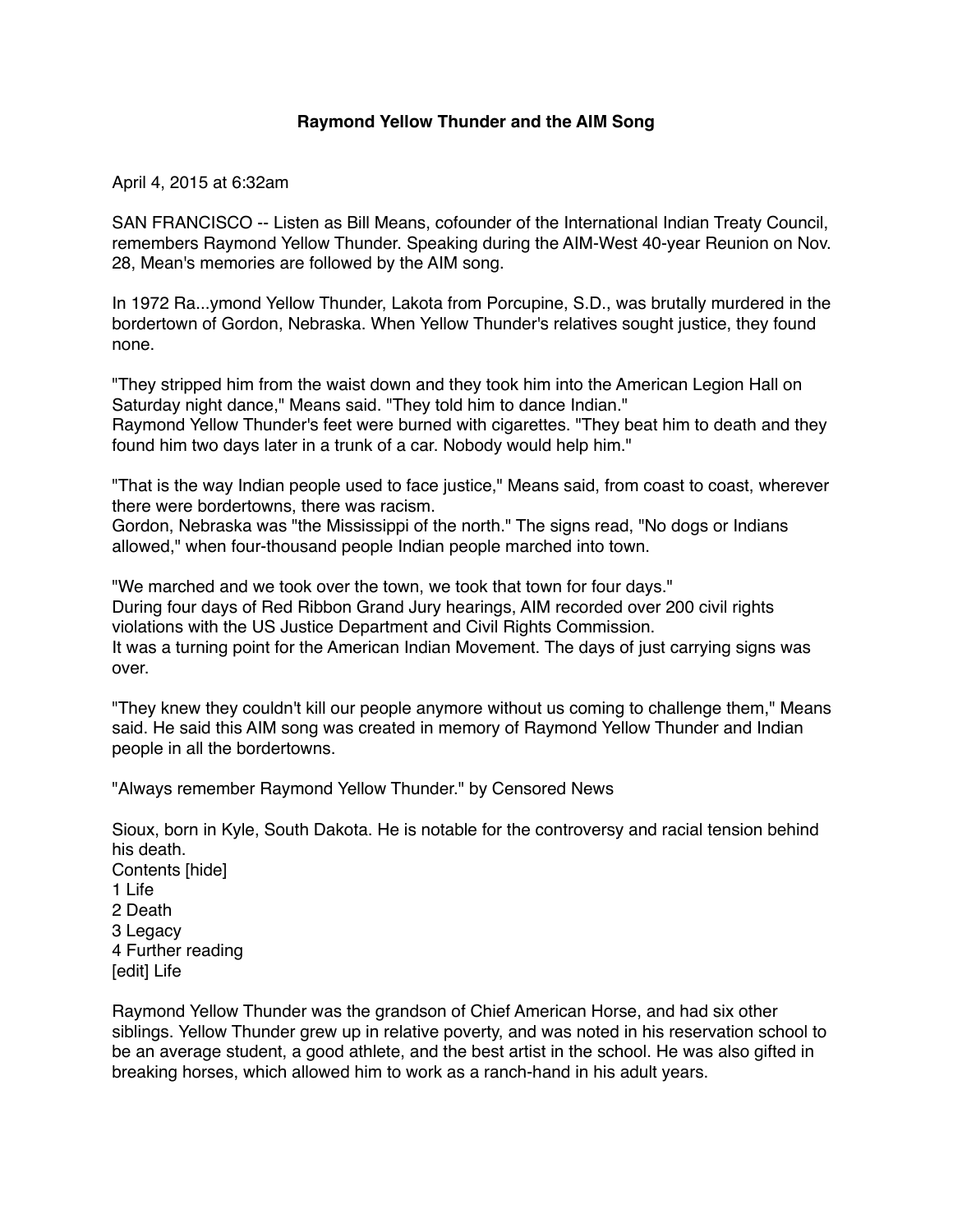Yellow Thunder eventually pursued work at Gordon, Nebraska as a ranch hand. He developed alcoholism and had numerous encounters with the Gordon Police for public drunkenness. It was noted that he was not violent, and would often request a cell at the police department to sleep for the night.

[edit] Death

On February 12, 1972, Raymond Yellow Thunder was wandering the streets of Gordon intoxicated, as he did regularly. The brothers Leslie and Melvin Hare, along with friends Bernard Lutter, and Robert Bayliss found Yellow Thunder in a used car lot. Under the influence of alcohol, the Hares and Bayliss proceeded to assault Yellow Thunder, as they had discussed "busting an Indian" earlier in the night. They proceeded to strip Yellow Thunder of his pants and undergarments and shoved him into the trunk of their car. Jeanette Thompson was present, but did not actively partake in the assault or kidnapping.

The Hares, Lutter, and Bayliss took Yellow Thunder to the American Legion Club. There, the still half naked Native American was shoved into the hall, where patrons briefly gawked at the spectacle. Though offered help by employees of the club, Yellow Thunder rejected assistance and left the club alone.

Later that night, the Hares and group found Yellow Thunder again. Allegedly concerned with the cold weather and Yellow Thunder's lack of clothing, they again kidnapped him, retrieved the clothing from the used car parking lot they had found him in, and at a Laundromat, allowed Yellow Thunder to leave. Yellow Thunder then made his way to the police station, where he requested a cell to pass the night. The following day, February 13, 1972, Yellow Thunder was found by a Sioux boy named George Ghost Dog. After an exchange in which Yellow Thunder explained "I got beat up by some white guys", Ghost Dog departed. This was the last time Raymond Yellow Thunder was seen alive, as it is believed a few days later, he died on the front seat of a car in a used car lot. The autopsy would later show that he had died of subdural hematoma, caused by blunt trauma to his forehead above his right eye. [edit] Legacy

The Hare brothers Leslie and Melvin, Robert Bayliss, Bernard Lutter, and Jeanette Thompson were arrested as suspects for the death of Yellow Thunder. The Hares, Bayliss, and Lutter were charged with manslaughter and false imprisonment. Thompson was also charged with false imprisonment. Lutter's charges of manslaughter were eventually dropped in exchange for a testimony against the other defendants. All five defendants posted their bail. Thompson's charges were later dropped as it was later decided that she did not actively partake in the crimes.

Upon hearing rumors perpetuated by newspapers and suspicious Indians that Raymond Yellow Thunder had been forced to dance naked at the American Legion Club, tortured and castrated before killed, the American Indian Movement took it upon themselves to protest for justice. AIM vowed to pursue justice and gave demonstrations in the city against the brutalization of Native Americans, with Yellow Thunder at the center of the demonstrations. The rumors surrounding Yellow Thunder's death were eventually dispelled by a second autopsy. Leslie and Melvin Hare were eventually convicted and sentenced to 6 years with \$500 fine, and 2 years with \$500 fine respectively. AIM, incensed by the meager sentences, started a protest against the decision. AIM's involvement in the Raymond Yellow Thunder case would lead AIM to its breakthrough onto the national scene and public consciousness. American Indian Movement Anthem